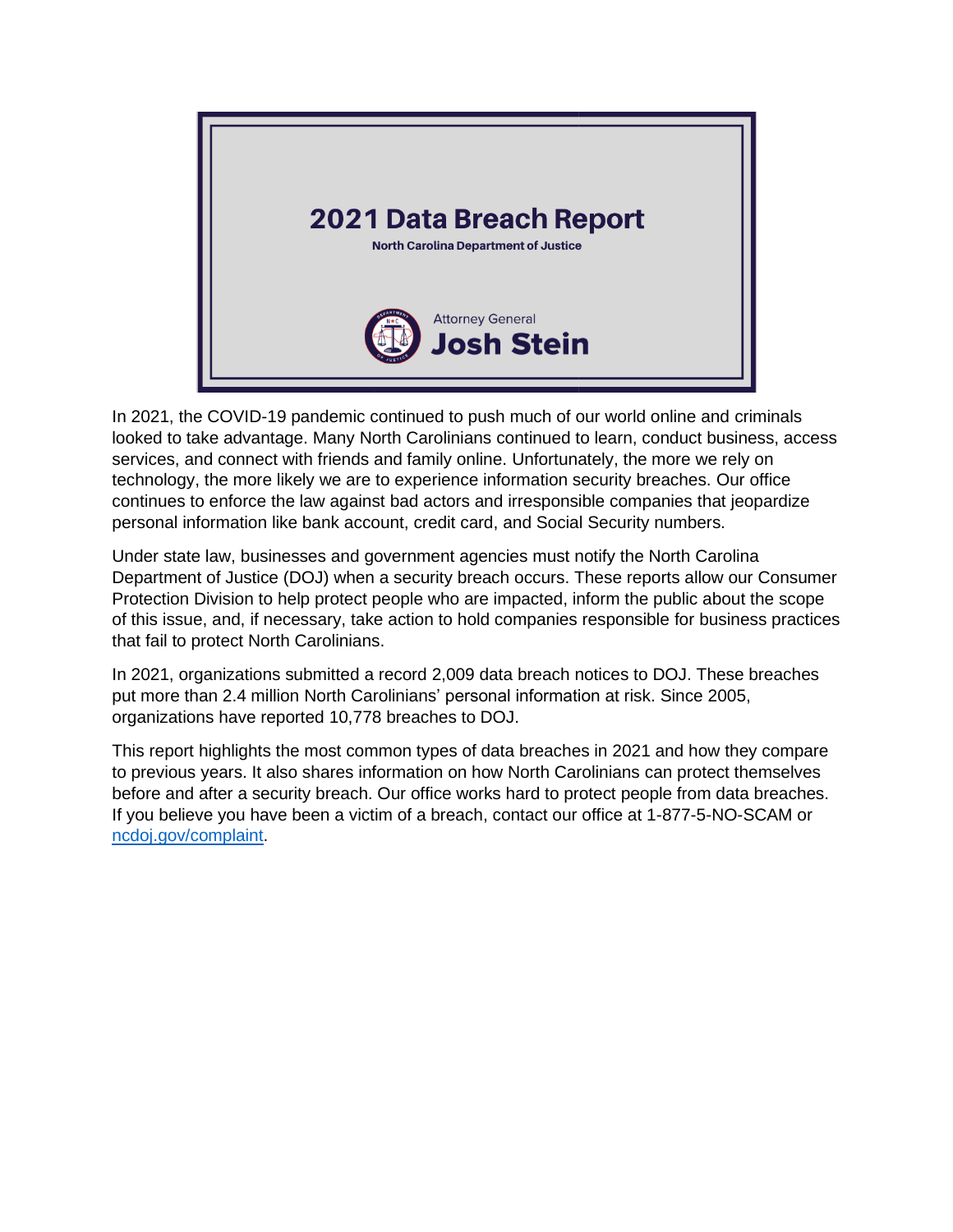# **Highlights**



- 2021 marked the 12th consecutive record-setting year of data breaches reported to DOJ. The 2,009 notices represent a 22 percent increase over 2020.
- In 2021, more than 2.4 million North Carolinians were affected by data breaches.
- Ransomware breaches accounted for a record 30 percent of all breaches in 2021.
- Phishing and hacking attacks, the leading causes of ransomware breaches, accounted for nearly 90 percent of all data breach reports in 2021.

Ransomware breaches, when a bad actor locks an organization or individual's data and demands a ransom payment to release it, were a real problem in 2021. These kinds of attacks [made headlines](https://www.techtarget.com/searchsecurity/feature/The-biggest-ransomware-attacks-this-year) across the globe, including the Colonial Pipeline attack that grounded flights at Charlotte Douglas International Airport and caused shortages at gas stations across North Carolina. Ransomware attacks were rampant among reports to our office this year. Attorney General Stein has championed updating our Identity Theft Protection Act to ensure that these type of data breaches constitute a security breach under our state law. This change is critical to protect those affected by ransomware attacks. Attorney General Stein continues to work with the legislature to see these changes signed into law.

Our office took action against organizations that put North Carolinians' data at risk. In March, Attorney General Stein [announced a settlement](https://ncdoj.gov/attorney-general-josh-stein-announces-settlement-over-american-medical-collection-agency-data-breach/) with Retrieval-Masters Creditors bureau, doing business as the American Medical Collection Agency (AMCA), to resolve an investigation into a 2019 data breach that exposed the personal information of more than 7 million people, including 90,055 North Carolinians. The settlement required AMCA to change its business practices to strengthen its information security program or be liable for a \$21 million payment. If businesses illegally put North Carolinians at risk of identity theft and fraud, our office will hold them accountable.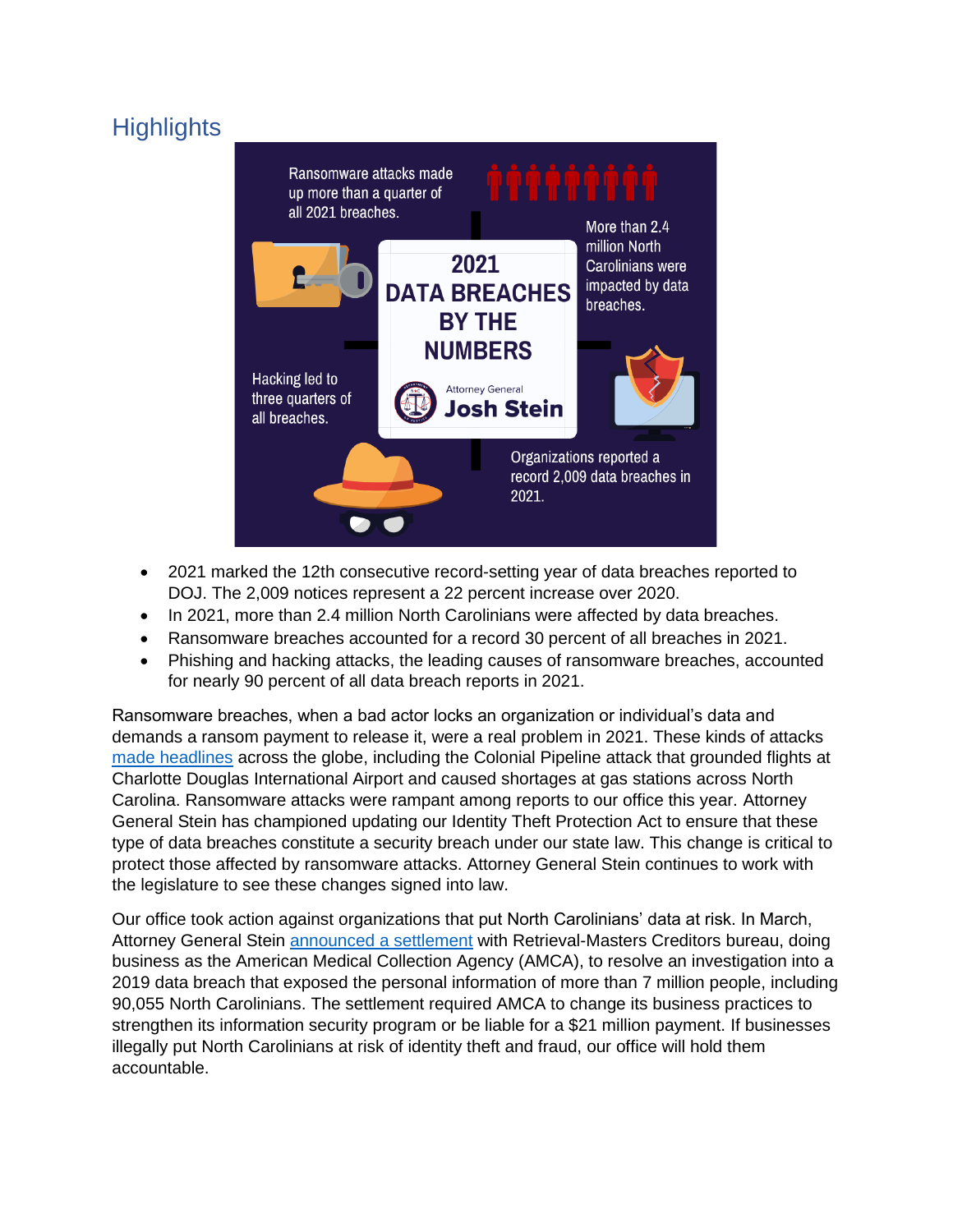## Overview of 2021 Breaches

3,500,000 3,000,000

2,500,000

2,000,000

1,500,000

1,000,000

500,000

 $\sqrt{2}$ 2006 2007

561.138

2008

483

2009 2010

432.819

486.946



*Note: In 2017, Equifax experienced the largest-ever data breach in history affecting nearly 5 million North Carolinians, resulting in a higher number of people having their information compromised that year.*

1,563,392

382.229

2014 2015

1,271,732

2011

761.333

2012 2013

206.050

2,005,640

721,563

2016 2017 2,418,796

1,164,098

2020 2021

1,081,172

1,975,813

2018 2019

In 2021, people shared information with organizations through their phones, smartwatches, laptops, smart televisions, and many other technologies. Sharing our information is pervasive in our economy and society, which increases the risks to more and more people. The data breaches last year affected more than 2.4 million North Carolinians.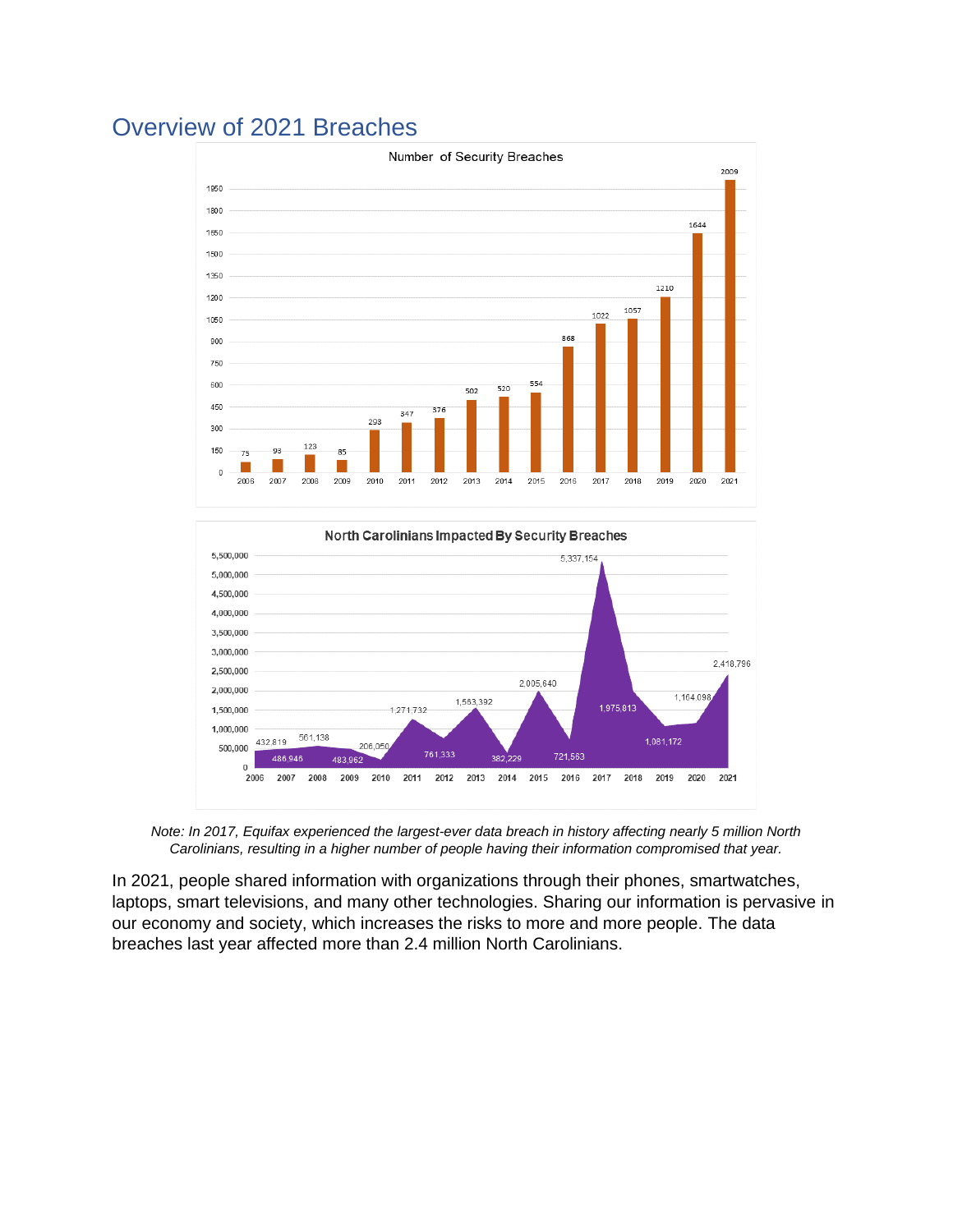

After general business, financial services and insurance organizations represented the largest share of data breach notices. Given the sensitive nature of information shared with financial companies, this data is especially important to protect. Our office continues to work with these organizations to protect people's data, and we will hold companies accountable if they fail to meet their security obligations.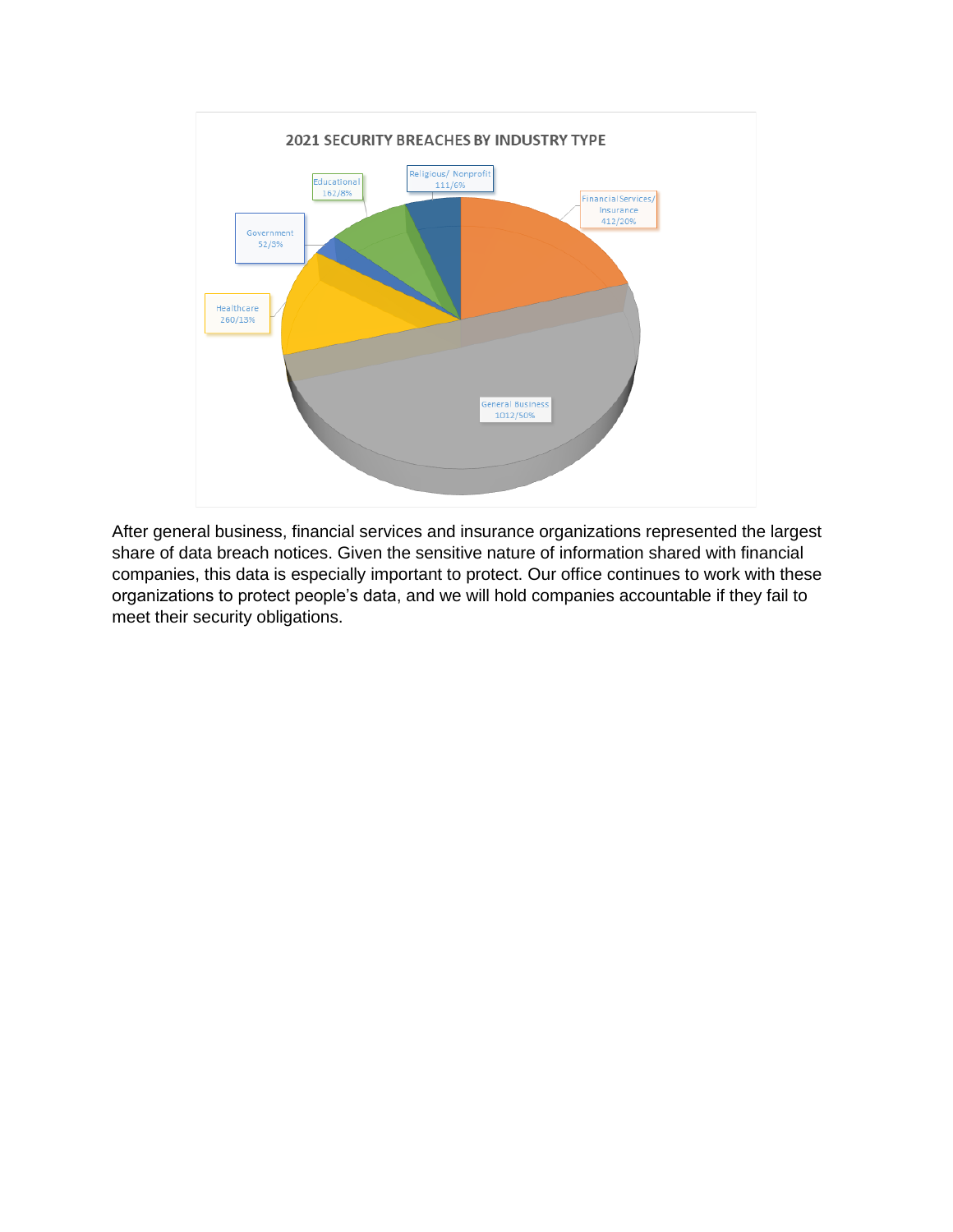# Hacking and Phishing



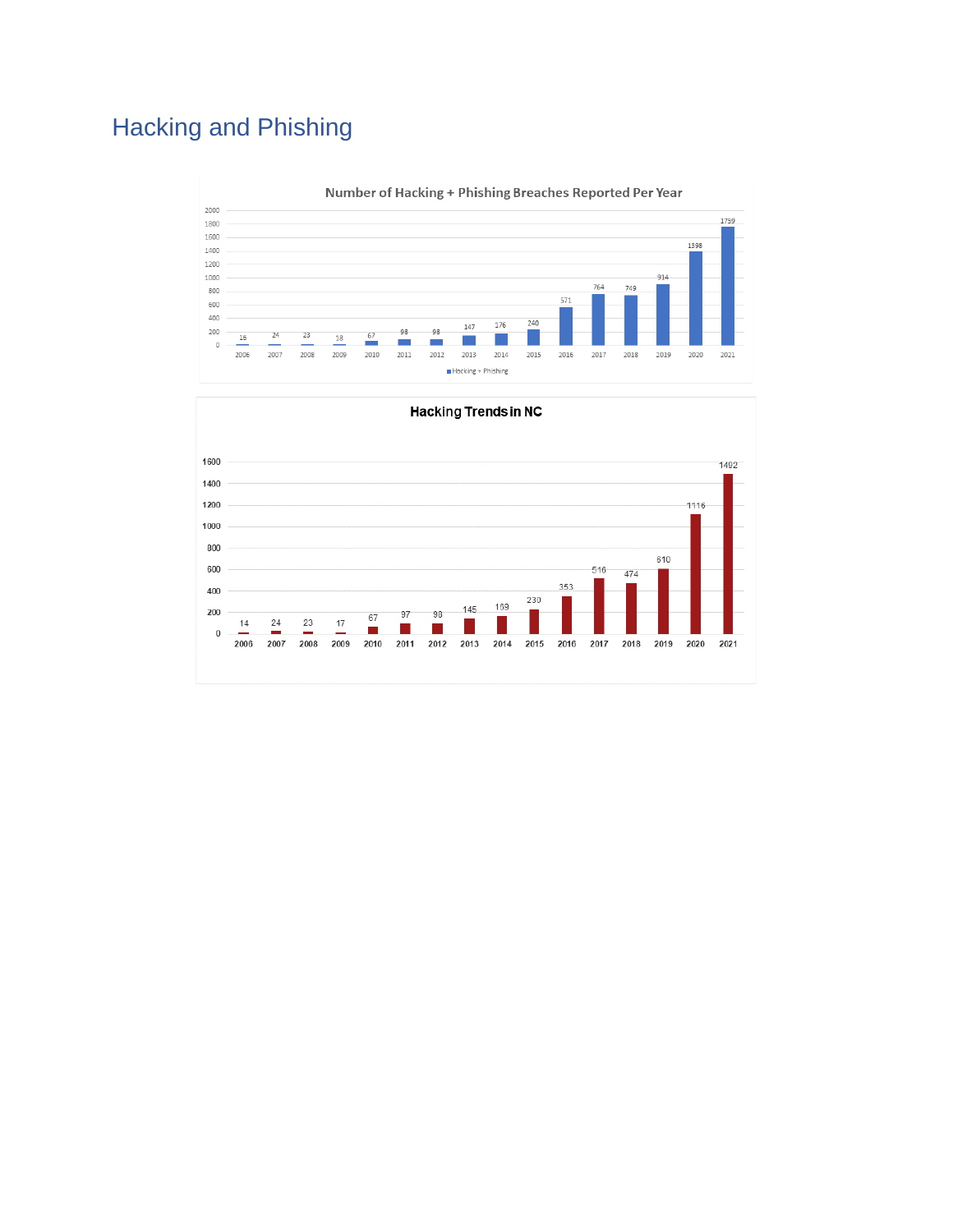

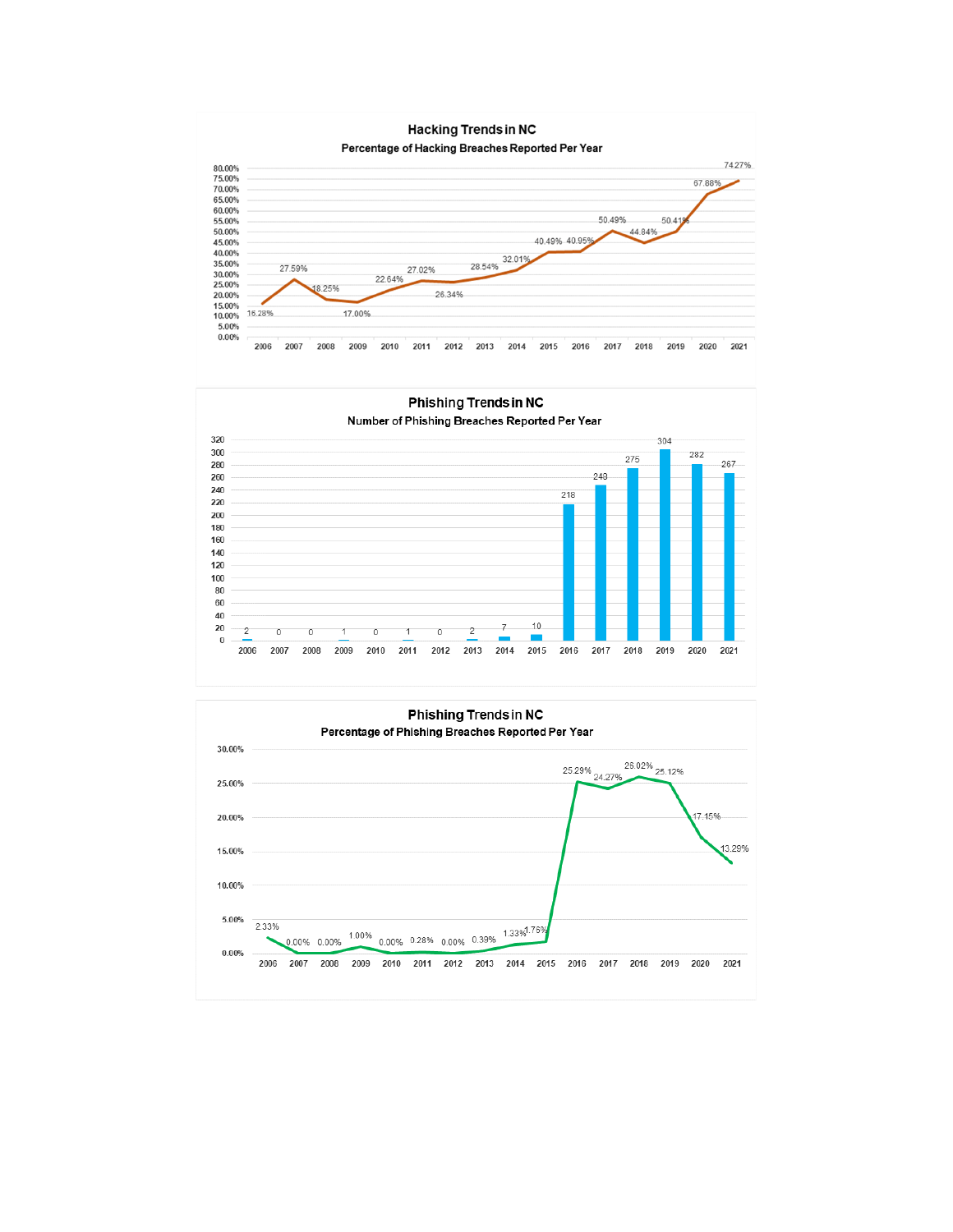Hackers break into organization's data systems to steal their clients' and employees' personal information. Each year hackers find new ways to bypass security measures. They often employ phishing attacks, fake emails designed to trick users into clicking on malware hidden in attachments or links. Year after year, hacking attacks become more prevalent among reports to our office. Here's how to protect yourself or your organization from these types of data breaches:

- Regularly update your antivirus and security software.
- Don't be fooled by unexpected emails asking you to click a link or download an attachment.
- Don't use email to send and receive personal information.
- Forward phishing emails to the Federal Trade Commission at [spam@uce.gov.](mailto:spam@uce.gov)
- Monitor your financial statements and [credit report](https://www.annualcreditreport.com/index.action) for irregularities.

If you believe you may have been the victim of a hack, request a free [security freeze](https://ncdoj.gov/protecting-consumers/protecting-your-identity/free-security-freeze/) and contact our office.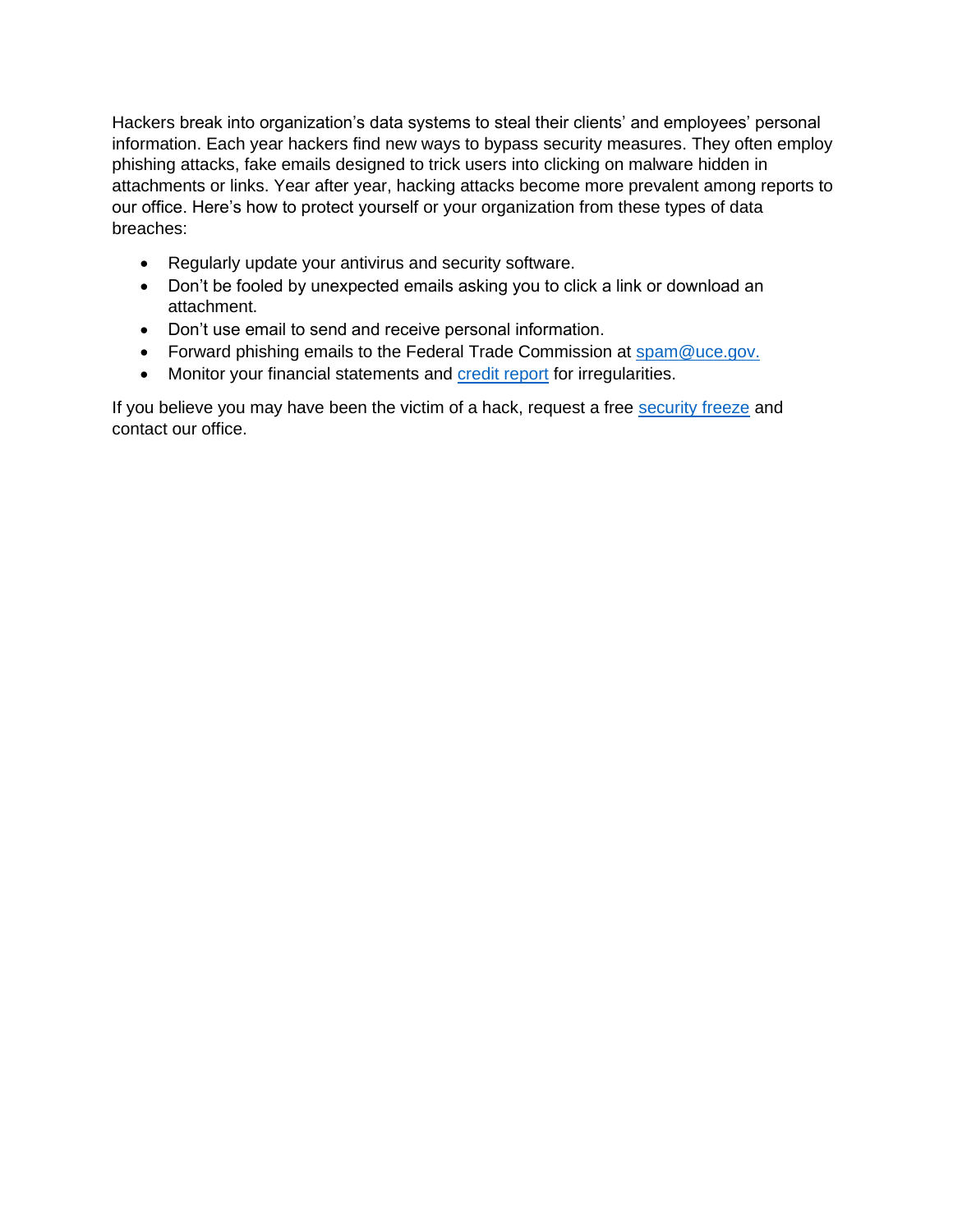#### Ransomware





Ransomware attacks represent a growing threat to businesses and people everywhere. This year, our office recorded a record 605 ransomware breaches, a nearly 50 percent increase over last year's record. The attacks made up a record 30 percent of all breaches reported to our office. Follow these tips to protect yourself and your organization from ransomware:

- Regularly update your antivirus and application software.
- Train employees and users on cybersecurity best practices.
- Only conduct business on legitimate websites and software programs.
- Do not click on links unless you are sure they are safe.
- If you think you've been the victim of a ransomware attack, report it to the [FBI](https://www.fbi.gov/scams-and-safety/common-scams-and-crimes/ransomware) or the [U.S. Secret Service](https://www.cisa.gov/stopransomware/report-ransomware-0) immediately.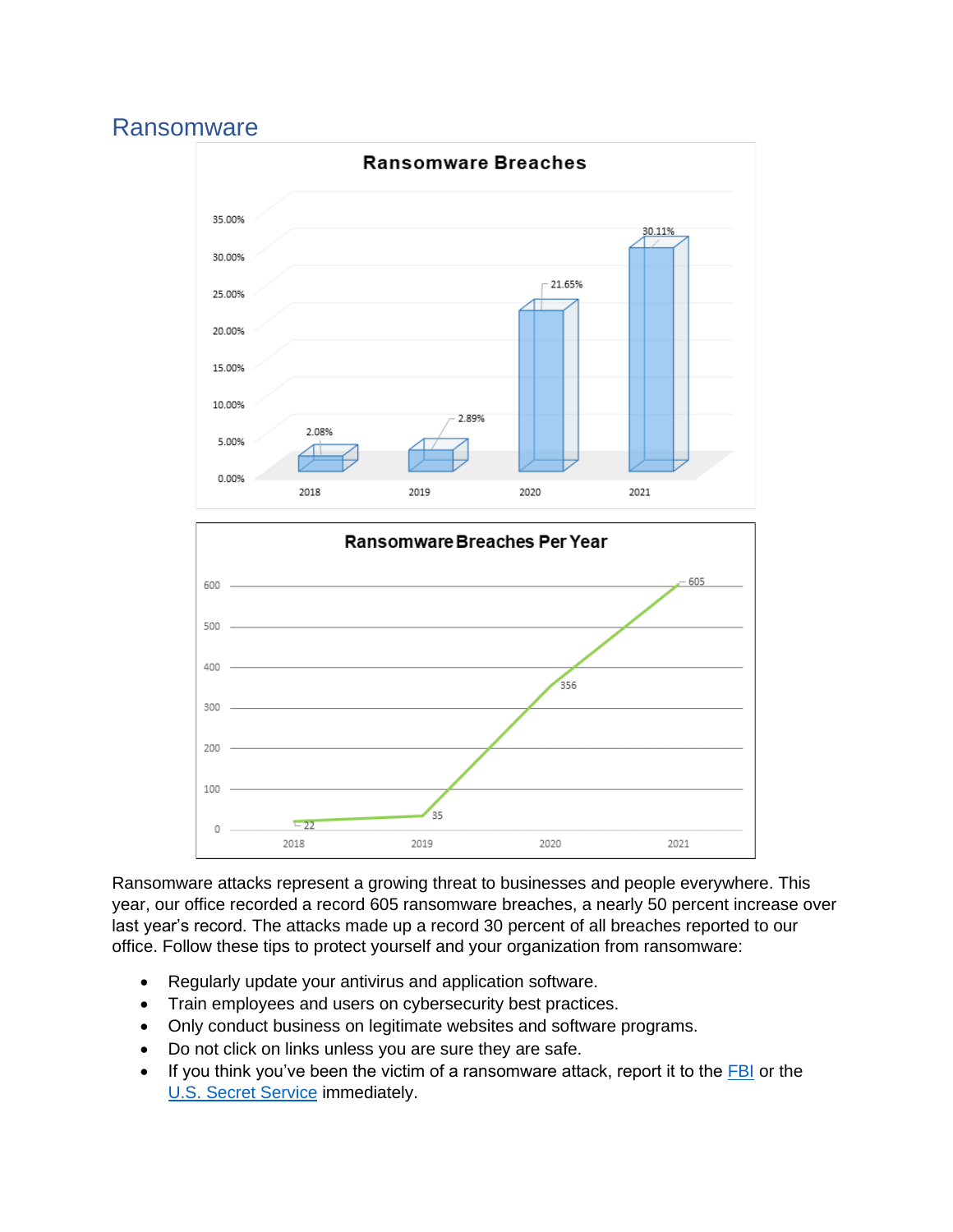

## Accidental Release and Display



Accidental release and display breaches, when a person or organization accidentally shares data with an inappropriate party that leaves the data vulnerable to abuse, increased for the first time since 2018. However, these breaches represented a smaller share of overall breaches due to the growth in other types of breaches. To avoid these types of incidents, organizations should remind employees to safeguard their passwords and logout of accounts on shared devices, follow appropriate data storage protocols, and delete personal information when sharing data with outside organizations.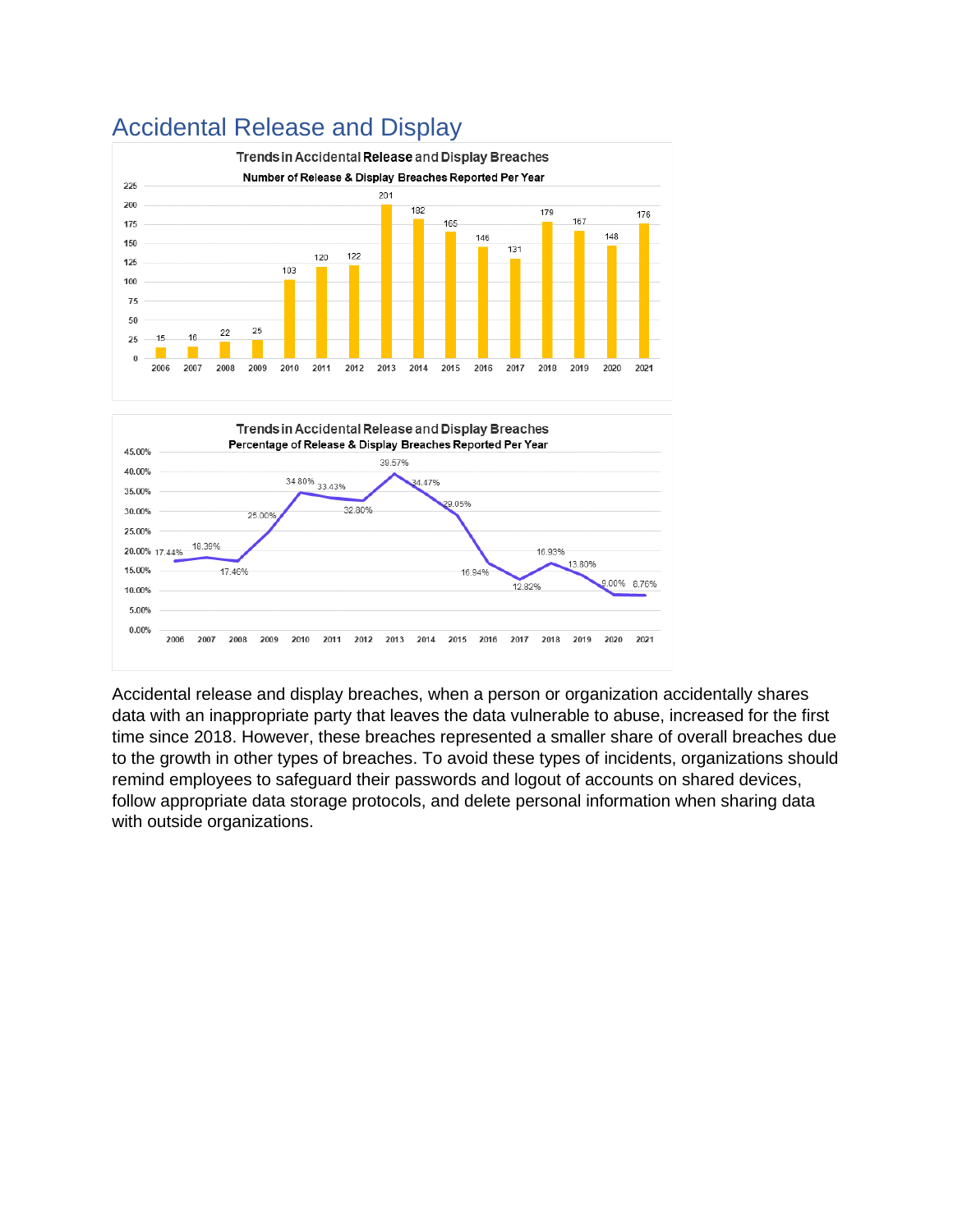

# Lost in Transit or Stolen Equipment

Data breaches caused by lost or stolen equipment continued to decline in 2021, with 41 breaches that account for just two percent of all attacks. These breaches occur when data or the devices it is stored on are lost or stolen. To avoid these breaches, organizations should track device inventories and employees should report lost or stolen equipment to their IT department immediately.